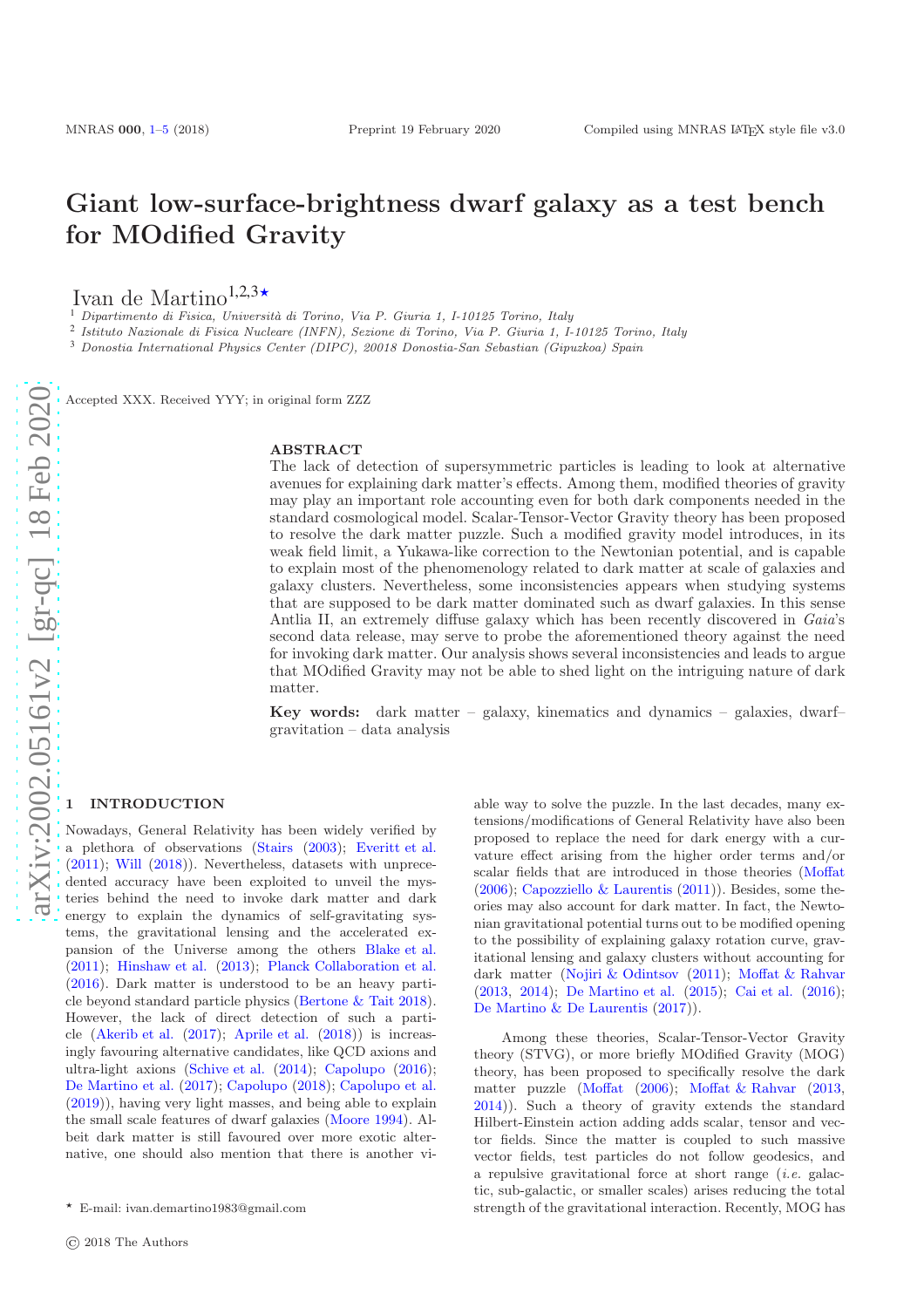# 2 I. de Martino et al

been tested at both galactic and extra-galactic scales showing the capabilities to fit mass-radius relation of compact stars, galactic rotation curves, multi-wavelengths observations of galaxy clusters, cosmological datasets, and the direct detection of gravitational waves [\(Brownstein & Moffat](#page-4-22) [\(2006](#page-4-22)); [Moffat & Toth](#page-4-23) [\(2011](#page-4-23)); [Moffat & Rahvar](#page-4-17) [\(2013,](#page-4-17) [2014](#page-4-18)); [Moffat](#page-4-24) [\(2016\)](#page-4-24); [Lopez Armengol & Romero](#page-4-25) [\(2017](#page-4-25)); [Banerjee et al.](#page-4-26) [\(2017](#page-4-26)); [De Martino & De Laurentis](#page-4-21) [\(2017](#page-4-21))). Interestingly, one should also note that [Haghi & Amiri](#page-4-27) [\(2016](#page-4-27)) carried out an analysis of dynamics of stars in dwarf spheroidal galaxies pointing out several inconsistencies that needs to be verified. Specifically, although they were analyzing galaxies in the same range of masses and luminosities, [Haghi & Amiri](#page-4-27) [\(2016\)](#page-4-27) did not found a common value for two free parameters ascribed to the gravitational theory. In other words, they show the need to fit the model case-bycase which led to argue that the gravitational model in not able to self-consistently fit the dynamics of dwarf galaxies.

Recently, using the second data release of the astrometric satellite Gaia, it has been discovered a very diffuse, cored, and low surface brightness dwarf galaxy in orbit around Andromeda [\(Torrealba et al. 2019](#page-4-28)). Antlia II has a core radius of ∼ 2.9 kpc and an exceptionally small velocity dispersion ≃ 6 km/s. Its low measured surface brightness (32.3*ma*g/*arcsec*<sup>2</sup> ) makes it ∼ 100 times more diffuse than the ultra diffuse galaxies. Since the dynamics of stars in these extremely low-surface-brightness dwarfs is dominated by the dark matter distribution, it has been argued that the formation of such a large core may require alternatives to the standard cold dark matter, such as ultra-light bosons [\(Broadhurst et al. 2019](#page-4-29)). Thus, Antlia II represents an exceptional laboratory where to carry out tests of modified gravity and, in particular, of those theories that aim to avoid the introduction of a dark matter component, such as MOG. In order to explore its capability to explain these type of galaxies avoiding the need of a dominant dark matter core, we predict the dispersion velocity profile in the framework of MOG theory and fits it to the data from Antlia II.

The next section will be devoted to explain hot to predict the dispersion velocity profile in MOG theory. Then, we will show the results of our analysis and give our conclusions.

# 2 MODIFIED GRAVITY AND STELLAR DYNAMICS

The MOG Lagrangian accounts for the general relativistic term including the cosmological constant, plus additional terms for the scalar and vector fields [\(Moffat 2006](#page-4-14)). From such a generalization of the Einstein-Hilbert Lagrangian, one obtains the following field equations [Moffat](#page-4-14) [\(2006](#page-4-14)); [Moffat & Rahvar](#page-4-17) [\(2013,](#page-4-17) [2014\)](#page-4-18):

<span id="page-1-0"></span>
$$
G_{\mu\nu} + G\left(\Box \frac{g_{\mu\nu}}{G} - \nabla_{\mu} \nabla_{\nu} \frac{1}{G}\right) = 8\pi G T_{\mu\nu}^{(tot)},\tag{1}
$$

where  $T_{\mu\nu}^{(tot)} = T_{\mu\nu}^{(m)} + T_{\mu\nu}^{(\phi)} + T_{\mu\nu}^{(s)}$  is the total energy-momentum tensor, and  $T_{\mu\nu}^{(m)}$ ,  $T_{\mu\nu}^{(\phi)}$  and  $T_{\alpha\beta}^{(s)}$  are the energy momentum tensors for ordinary matter, vector and scalar fields, respectively. Furthermore, G is space-time dependent scalar field, usually defined as  $G(x) = G_N(1 + \alpha(x))$ , where  $G_N$  is the Newtonian gravitational constant, and  $\square = g^{\mu\nu}\nabla_a \nabla_b$  is the D'Alembertian operator.

In order to compute the weak filed limit, and to obtain a modified version of the Poisson's equation, the field equations in Eq. [\(1\)](#page-1-0) must be linearised. This leads to an analytic expression for the gravitational potential [\(Moffat](#page-4-14) [\(2006](#page-4-14)); [Moffat & Rahvar](#page-4-17) [\(2013,](#page-4-17) [2014](#page-4-18)))

<span id="page-1-1"></span>
$$
\Phi(\mathbf{r}) = -G_N (1 + \alpha) \int \frac{\rho(\mathbf{r}')}{|\mathbf{r} - \mathbf{r}'|} d^3 r' + G_N \alpha \int \frac{\rho(\mathbf{r}')}{|\mathbf{r} - \mathbf{r}'|} e^{-\mu |\mathbf{r} - \mathbf{r}'|} d^3 r',
$$
\n(2)

where  $\mu$  is the inverse of the characteristic length of the gravitational potential,  $\alpha = \frac{G_{\infty} - G_N}{G_N}$ , and  $G_{\infty}$  is the effective gravitational constant at infinity, respectively. Let use note that the Newtonian potential is recovered by setting  $\alpha = 0$ .

There are only two free parameters in MOG theory, namely  $\alpha$  and  $\mu$ . Thus, previous analysis based on the study of galactic rotation curves found tight constraints:  $\alpha = 8.89 \pm 0.34$  and  $\mu = 0.042 \pm 0.004$ kpc<sup>-1</sup>, respectively [\(Moffat & Rahvar 2013](#page-4-17)). Also, it was argued that, with those values, MOG theory would have been able to describe the dynamics of all self-gravitating systems. So that, they were declared to be universal constants. Nevertheless, those parameters slightly depend by the mass of the systems. As a consequence, their values needed to account for the Sunyaev-Zeldovich emission in galaxy clusters differs from the universal ones [\(De Martino & De Laurentis 2017\)](#page-4-21). Furthermore, [Haghi & Amiri](#page-4-27) [\(2016](#page-4-27)) analyzed the dispersion velocity profile of several dwarf spheroidals without finding a common set of parameters to describe them, and pointing out a strong tension between the best fit value of  $\alpha$  and  $\mu$  in each dwarfs and the universal values of those parameters. Since the two parameters  $\alpha$  and  $\mu$  are expected to depend by the total mass of the system, they could also differ to fit the dispersion velocity in Antlia II, whose estimated total mass is at least one order of magnitude less than the one of the dwarf galaxies studied in [Haghi & Amiri](#page-4-27) [\(2016](#page-4-27)).

Using Eq.  $(2)$ , it is straightforward to compute the dispersion velocity of stars within the modified gravitational potential well by solving the spherical Jeans equation:

$$
\frac{d(\rho_*(r)\sigma_r^2(r))}{dr} = -\rho_*(r)\frac{d\Phi(r)}{dr} - 2\beta \frac{\rho_*(r)\sigma_r^2(r)}{r},\tag{3}
$$

where  $\rho_*(r)$  is the tracer star's density, and  $\beta$  is the anisotropy parameter[\(Binney & Tremaine](#page-4-30) [\(2008](#page-4-30)), Equation (4.61)). The general solution of the Jeans's equation is given by

$$
\rho_*(r)\sigma_r^2(r) = r^{-2\beta} \int_r^\infty \frac{d\Phi(x)}{dx} \rho_*(x) x^{2\beta} dx.
$$
 (4)

Here, following [\(Torrealba et al. 2019](#page-4-28)), we model the star density as Plummer distribution

<span id="page-1-2"></span>
$$
\rho_*(r) = \frac{\rho_{p,0}}{\left(1 + \frac{r^2}{r_p^2}\right)^{5/2}},\tag{5}
$$

where  $\rho_{p,0}$  is computed so that the total stellar mass at the half-light radius  $r_h$  has to match the observed one,  $M(r \leq$  $r_h$ ) = (5.4 ± 2.1)10<sup>7</sup> $M_{\odot}$  [\(Torrealba et al. 2019](#page-4-28)). Usually, the scale radius  $(r_p)$  is assumed to coincide with the observed half-light radius *r*h.

Finally, to directly compare the dispersion velocity with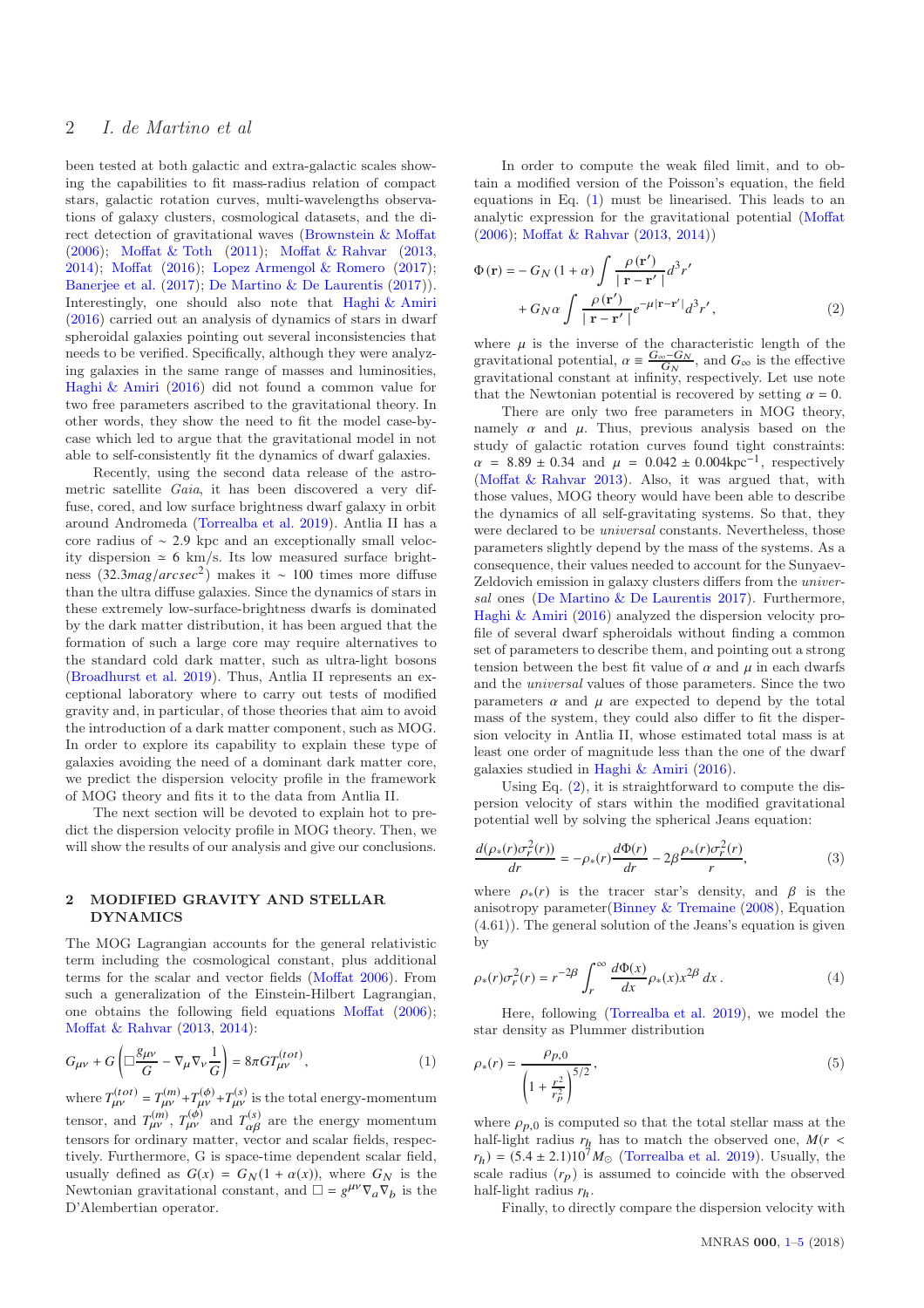the data, we project the velocity dispersion along the line of sight as follows

$$
\sigma_{los}^2(R) = \frac{2}{\Sigma(R)} \int_R^{\infty} \left(1 - \beta \frac{R^2}{r^2}\right) \frac{\sigma_r^2(r)\rho_*(r)}{(r^2 - R^2)^{1/2}} r \, dr \,, \tag{6}
$$

where R is the projected line-of-sight radius, and  $\Sigma(R)$  is the surface brightness of the galaxy given by

$$
\Sigma(R) = 2 \int_{R}^{\infty} \frac{\rho_{*}(r)}{(r^{2} - R^{2})^{1/2}} r dr . \tag{7}
$$

We should note that, previous analysis based on the Navarro-Frenk-White dark matter density profile [\(Torrealba et al. 2019\)](#page-4-28), and on the wave-like dark mat-ter model [\(Broadhurst et al. 2019\)](#page-4-29), strongly favours  $\beta = 0$ (isotropy). Nevertheless, we will relax this hypothesis in our model to understand the impact of the anisotropic parameter.

#### 3 RESULTS

The dispersion velocity profile of Antlia II dwarf galaxy has been recently measured in the second data release of the satellite Gaia [\(Torrealba et al. 2019\)](#page-4-28). We have solved the spherical Jeans equation using the modified Newtonian potential in Eq [\(2\)](#page-1-1). Then, the result has been projected along the line of sight to be compared with the data. We carried out two independent analysis: in model (A) we set  $r_p = r_h$  retaining the observed values of the half-light radius  $r_h = 2867 \pm 312$  pc [\(Torrealba et al. 2019](#page-4-28)), while we varied both parameters of the MOG theory,  $(\alpha, \mu)$ , and the anisotropic parameter  $\beta$ ; in model (B), instead, we assumed isotropy of the system  $(\beta = 0)$ , and vary the value of the scale radius of the Plummer profile together with  $(\alpha, \mu)$ . The parameter space was explored using a Monte Carlo Markov Chain (MCMC) pipeline based on the Metropolis-Hastings sampling algorithm. The step size is adapted to reach an optimal acceptance rate between 20% and 50%, while the convergence has been guaranteed employing the Gelman-Rubin criteria [\(Metropolis et al.](#page-4-31) [\(1953](#page-4-31)); [Hastings](#page-4-32) [\(1970\)](#page-4-32); [Gelman & Rubin](#page-4-33) [\(1992](#page-4-33)); [Gelman et al.](#page-4-34) [\(1996](#page-4-34)); [Roberts et al.](#page-4-35) [\(1997](#page-4-35))). We used flat priors covering the range  $[0.0, 30]$  for  $\alpha$ ,  $[0.0, 0.7]$  for the inverse scale length  $\mu$  (which has unit of  $kpc^{-1}$ ) and, finally, [1.0, -100] for the anisotropic parameter  $\beta$  in the model (A), and [0.0, 10] kpc for the scale radius of the Plummer profile  $r_p$  in the model (B). Then, we run four independent chains with random starting points, containing a total number of at least 80, 000 steps, and stopping when the convergence is reached. Afterwards, we merged together the different chains to compute the expectation value and variance for each parameter.

From our analysis, we have obtained the following bounds on the parameters. In the case of the Model (A), we find  $\alpha = 3.28^{+1.89}_{-1.73}$ ,  $\mu(10^{-2} \text{kpc}^{-1}) = 14.21^{+10.15}_{-9.61}$ , and  $\beta = -18.22^{+12.44}_{-12.08}$ , respectively. While in the case of the Model (B), we get  $\alpha = 6.16^{+9.00}_{-3.66}$ ,  $\mu(10^{-2} \text{kpc}^{-1}) = 18.78^{+8.16}_{-10.72}$ , and  $r_p(\text{kpc}) = 1.68^{+0.71}_{-0.18}$ , respectively. The best fit values and the errors at the 68% of the confidence level have also been summarized in Table 1.

In Figure [1,](#page-3-2) we have illustrated the effectiveness of MOG theory in fitting the dispersion velocity profile of

|         | $\alpha$               | $\overline{u}$                 |                            | $r_p$                  |
|---------|------------------------|--------------------------------|----------------------------|------------------------|
|         |                        | $(10^{-2}$ kpc <sup>-1</sup> ) |                            | (kpc)                  |
| Model A | $3.28^{+1.89}_{-1.73}$ | $14.21_{-9.61}^{+10.15}$       | $-18.22_{-12.08}^{+12.44}$ |                        |
| Model B | $6.16^{+9.00}_{-3.66}$ | $18.78^{+8.16}_{-10.72}$       |                            | $1.68^{+0.71}_{-0.18}$ |

Table 1. The table summarizes the best fit values of the parameters, and their 68% uncertainty for two models. In the Model A we fixed the value of the Plummer scale  $r_p$  to the measured value of the half-light radius while fitting the anisotropic parameter  $\beta$ . In the Model B, we fixed  $\beta = 0$  while varied  $r_p$ .

Antlia II. The coloured strips represent the regions of the parameter space within the 68% of the confidence level. In the case of the Model A, we have fixed the Plummer scale to the measured half-light radius, as it is in [Torrealba et al.](#page-4-28) [\(2019](#page-4-28)); [Broadhurst et al.](#page-4-29) [\(2019](#page-4-29)), while we left  $\beta$  free to vary. In such a way, as shown in the upper panel of Figure [1,](#page-3-2) we are able to fit the dispersion velocity profile emulating, in the framework of MOG, the extended dark matter core needed in standard gravity [\(Torrealba et al. 2019](#page-4-28); [Broadhurst et al. 2019](#page-4-29)). However, the results need a deeper interpretation. First, our best fit value of the two MOG's parameters differs from the universal values found in [Moffat & Rahvar](#page-4-17) [\(2013](#page-4-17)) at more then 3 and 1.5  $\sigma$  for  $\alpha$  and  $\mu$ , respectively. Since the *universal* values were obtained by fitting the galactic rotation curves of more massive galaxies, this small tension was rather expected. Nevertheless, the tension in  $\alpha$  increases when considering the best fit value in dwarf spheroidals. Specifically, [Haghi & Amiri](#page-4-27) [\(2016](#page-4-27)) found a value of  $\alpha = 211.4^{+46.1}_{+2.7}$  for Fornax (representing their best case in term of reduced- $\chi^2$ ) which points out a tension to a level of  $4.5\sigma$ , indicating strong difficulties of MOG to self-consistently account for the dynamics of stars in dark matter dominated systems such as dwarf galaxies. Second, the best fit value of the anisotropic parameter differs from zero (isotropy) at more than  $1.5\sigma$ . This results is rather controversial. It means that to fit the dispersion velocity profile we need the tangential dispersion velocity to be much higher than the radial velocity, against the hypothesis made in [Torrealba et al.](#page-4-28) [\(2019](#page-4-28)); [Broadhurst et al.](#page-4-29) [\(2019](#page-4-29)), and tested in our Model (B). Also, having such a tangential bias would requires that this dwarf galaxy was populated by mainly stars in quasi-circular orbits, losing ergodicity and, hence, lowering the dispersion velocity profile toward the center [\(Binney & Tremaine 2008](#page-4-30)), against the central observed flatness of the dispersion velocity. Such a configuration is strongly disfavoured in a dwarf galaxy. Nevertheless, the error on the anisotropy parameter is ∼ 66% which leaves a window for a much lower best fit value which may reconcile the model with the observational dataset and the dwarf nature of the galaxy.

Considering the aforementioned difficulties of MOG, we have also carried out an additional analysis. We set  $\beta = 0$ , forcing the model to be isotropic, but allowing the Plummer scale to vary. First, the tension of  $\alpha$  and  $\mu$  with their universal values is reduced to  $1\sigma$  level in both parameters, while the huge tension with other independent analysis of dwarfs is confirmed. Second, the value of the Plummer scale is at  $1.5\sigma$  from the observed half-light radius and, hence, leads to slightly different value of the enclosed mass:  $M(< r_h) = 3.17_{-1.27}^{+1.82} \times 10^7 M_{\odot}$ , which is anyway compatible at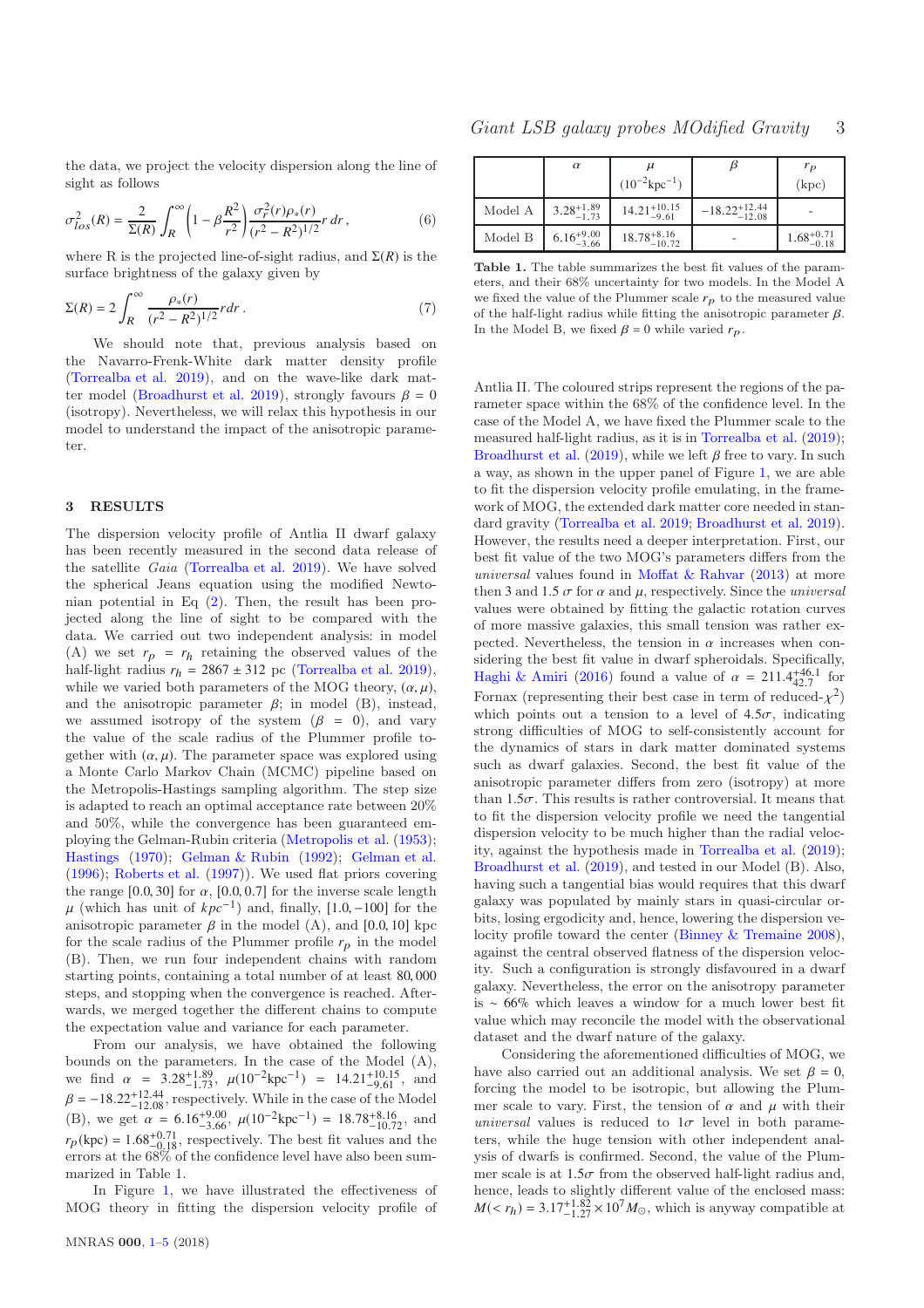

<span id="page-3-2"></span>Figure 1. In the figure we have depicted the results of our analysis for Model A and B, in the upper and lower panel, respectively. The coloured strips show the region within the 68% of the confidence level.

 $1\sigma$  with the estimation of [Torrealba et al.](#page-4-28) [\(2019](#page-4-28)). Finally, and most importantly, the model is not able to reproduce the dispersion velocity profile. As shown in the bottom panel of Figure [1,](#page-3-2) under those assumptions, the model never emulate the effect of a dark matter core. If the dispersion velocity profile get flatter below 0.5kpc, then it decrease quickly at outermost radii. On the contrary, when the outer data points are fitted, the dispersion velocity is more cuspy in the innermost region till reaching ∼ 25*km*/*s*, which is a factor 5 times higher than the measured values.

The aforementioned considerations lead to argue that MOG theory fails in reproducing the dynamics of stars in Antlia II without introducing in the orbital distribution a strong tangential bias. This results strongly support the previous ones showed in [Haghi & Amiri](#page-4-27) [\(2016](#page-4-27)), where several inconsistencies in describing the dynamics of stars in dwarf spheroidals were already highlighted.

# <span id="page-3-0"></span>4 DISCUSSIONS AND CONCLUSIONS

The lack of detection of supersymmetric particles at LHC led alternative candidates for dark matter to rapidly gaining attention. Apart from other particles, modifications of the gravitational action also offer a new avenue to account for the dark matter. Among many theories, MOG has been successfully tested with galaxies and cluster of galaxies showing the capability to explain the rotation curves of spiral galaxies, the gravitational lensing, the Sunyaev-Zeldovich effect and the X-ray emission in galaxy clusters without resorting to any dark matter component [\(Brownstein & Moffat](#page-4-22) [\(2006](#page-4-22)); [Moffat & Toth](#page-4-23) [\(2011](#page-4-23)); [Moffat & Rahvar](#page-4-17) [\(2013,](#page-4-17) [2014](#page-4-18)); [Moffat](#page-4-24) [\(2016\)](#page-4-24); [Lopez Armengol & Romero](#page-4-25) [\(2017](#page-4-25)); [Banerjee et al.](#page-4-26) [\(2017](#page-4-26)); [De Martino & De Laurentis](#page-4-21) [\(2017](#page-4-21))). Nevertheless, a recent study of the dynamics of dwarf spheroidals orbiting around the Milky Way has shown some inconsistencies with previous results [\(Haghi & Amiri 2016](#page-4-27)). Since dwarfs are supposed to be dominated by dark matter,

any theory that aims to replace it with a modification of the gravitational potential must also be able to account for the dynamics of these galaxies. Here, we have investigated the dynamics of stars in Antlia II in the framework of MOG theory. Antlia II is a recently discovered low-surface-brightness dwarf galaxy being ∼ 100 more diffuse than ultra diffuse galaxies. It has a very wide core ∼ 3 kpc, and it is supposed to be strongly dominated by dark matter [\(Torrealba et al.](#page-4-28) [\(2019](#page-4-28)); [Broadhurst et al.](#page-4-29) [\(2019](#page-4-29))). Due to its own nature, it represents an ideal candidate to test alternative theories of gravity such as MOG. Therefore, we have predicted the dispersion velocity profile by solving the spherically symmetric Jeans Equation, and assuming that the dynamics of stars is determined by the modified potential well in Eq. [\(2\)](#page-1-1) arising in MOG weak field limit, and the stellar density profile is well described by the Plummer model in Eq. [\(5\)](#page-1-2). Finally, we have projected the solution of Jeans Equation along the line of sight to compare it with the data.

We have carried out two analysis. In the first one, renamed Model A, we varied the parameters of MOG theory, α and µ, plus the anisotropic parameter, β, while we set the scale length of the Plummer profile to the measured halflight radius. In the second analysis, labeled Model B, we set  $\beta = 0$  allowing the scale radius of the stellar profile to vary. In both case we found a discrepancy between the best fit values of the MOG parameters we obtained and the one obtained in other independent analysis. Of greater importance is that, Model A needs a strong tangential bias in the orbital distribution to reproduce the dispersion velocity profile, while Model B is unable to reproduce it in the innermost region  $(r < 0.5$ kpc). These inconsistencies strongly support the results in Haghi  $\&$  Amiri [\(2016\)](#page-4-27), and led us to argue that MOG is unable to reproduce the dynamics of stars in Antlia II, as described in the previous section. Nevertheless, more data are needed to definitively ruled out the theory. Ideally, forthcoming data-sets collected by the next generation surveys such as Maunakea Spectroscopic Explorer (MSE, [Li et al.](#page-4-36) [\(2019\)](#page-4-36) and Large Synoptic Survey Telescope (LSST, [Drlica-Wagner et al.](#page-4-37) [\(2019](#page-4-37))), will achieve the sensitivity needed to discover many more galaxies with similar features, and will allow a detailed study of alternative theories of gravity in such dark matter dominated systems. Besides, future astrometric satellite primarily designed to study the local dark matter properties of the faintest objects in the Universe [\(The Theia Collaboration et al. 2017](#page-4-38)) will measure the proper motion of stars allowing to definitively rule out the model.

### ACKNOWLEDGEMENT

IDM is supported by the grant  $\tilde{a}$ AIThe Milky Way and Dwarf Weights with Space Scalesa<sup>X</sup>I funded by University of Torino and Compagnia di S. Paolo (UniTO-CSP). IDM also acknowledges partial support from the INFN grant InDark and the Italian Ministry of Education, University and Research (MIUR) under the Departments of Excellence grant L.232/2016

## **REFERENCES**

<span id="page-3-1"></span>Akerib D. S., et al., 2017, [Phys. Rev. Lett.,](http://dx.doi.org/10.1103/PhysRevLett.118.021303) 118, 021303